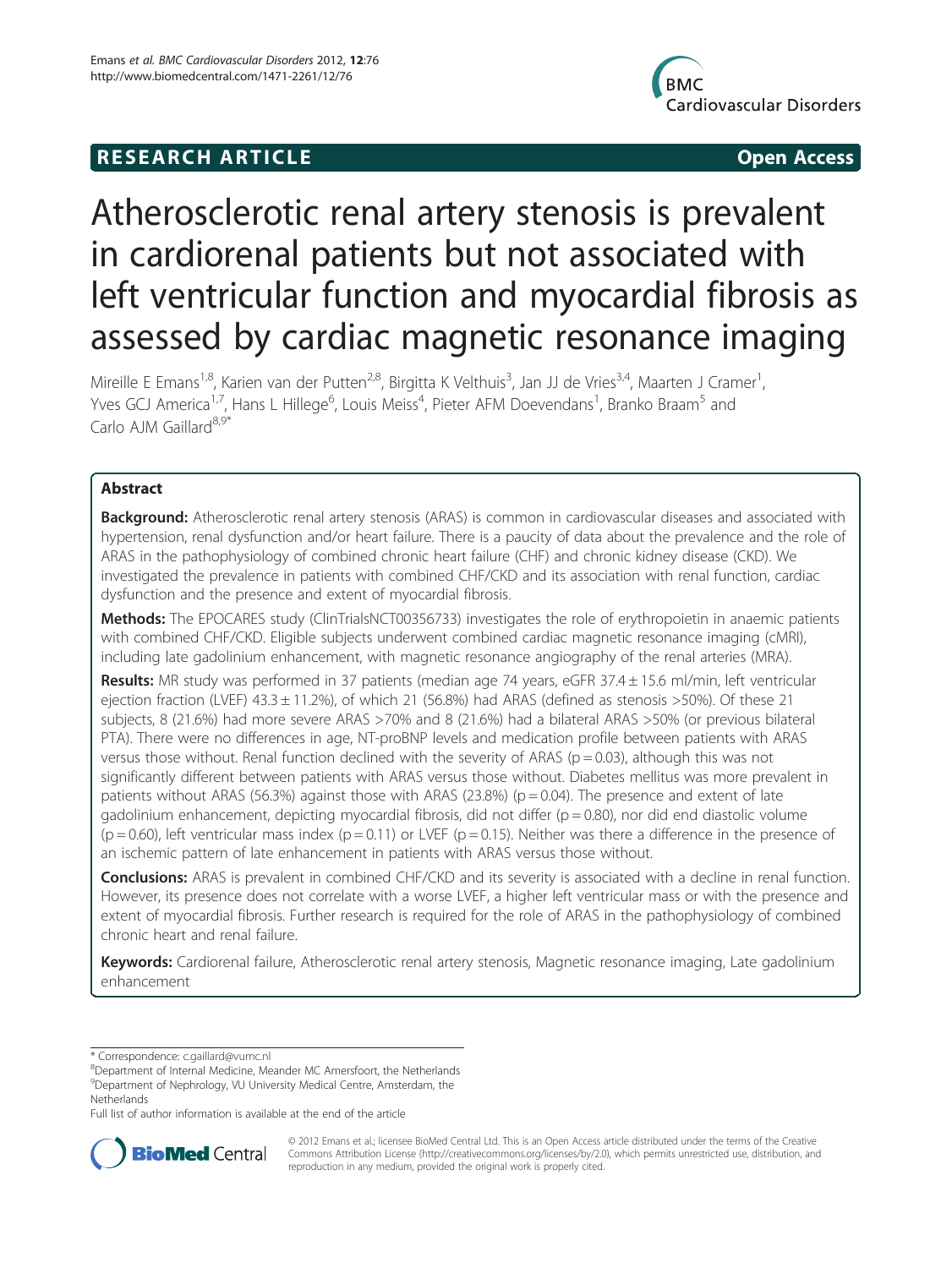# Background

The combination of chronic heart failure (CHF) and chronic kidney disease (CKD) is prevalent and associated with a high cardiovascular mortality and morbidity [[1-3](#page-7-0)]. Both CHF and CKD can be caused by atherosclerosis. Renal artery stenosis is often of atherosclerotic aetiology and can manifest itself by hypertension, progressive renal dysfunction, flash pulmonary oedema as well as congestive heart failure [\[4](#page-7-0)-[6\]](#page-7-0). Furthermore, it is often diagnosed without evident clinical symptoms. The prevalence of atherosclerotic renal artery stenosis (ARAS) is prevalent in cardiovascular diseases; its prevalence is approximately 15% in patients with proven coronary artery disease and it is up to 40% in patients with end stage renal disease [[7\]](#page-8-0). However, only very few studies have determined the prevalence of ARAS in patients with combined CHF and CKD.

In CHF, in several observational studies, patients with ARAS had prolonged hospital admissions and a higher mortality rate [\[8](#page-8-0)-[10\]](#page-8-0). This finding is in agreement with reports that the presence of ARAS is associated with systemic atherosclerosis [[11\]](#page-8-0), reduced renal filtration and perfusion and with cardiac abnormalities. However, few data are known about its association with cardiac abnormalities. In an echocardiography study the majority of patients with proven ARAS had cardiac abnormalities, mostly consisting of diastolic dysfunction and left ventricular hypertrophy [\[12\]](#page-8-0). To our knowledge, no data are known about its possible association with the presence and extent of myocardial fibrosis, potentially reflecting an increased risk of sudden cardiac death. Although the concurrence of ARAS and cardiac abnormalities may play a role in the cardiorenal syndrome, there are few data to substantiate this and the prevalence of ARAS in combined CKD and CHF is unknown.

We hypothesized that ARAS is prevalent in patients with combined CKD and CHF and that its presence is associated with a worse renal function, more severe cardiac dysfunction and the presence and extent of myocardial fibrosis. Therefore we assessed, in anaemic patients with combined heart and renal failure: 1. The prevalence of ARAS and 2. The association of ARAS with renal and cardiac dysfunction and the presence of myocardial fibrosis. We used cardiac magnetic resonance imaging (cMRI) for this purpose, as the quantitative values for cardiac volumes, left ventricular mass and function are more accurate than with echocardiography. In addition, intravenous gadolinium contrast material can be used both for magnetic resonance angiography (MRA) of the aorta and the renal arteries, as well as for late gadolinium enhanced (LGE) assessment of myocardial fibrosis, thereby providing information about the underlying aetiology of the cardiac dysfunction.

# **Methods**

## Patient population

This study is a sub study of the EPOCARES study (ErythroPOietin in the CArdioREnal Syndrome, Clin-Trials.Gov NCT 00356733). The study design has been published elsewhere [[13\]](#page-8-0). In short, the EPOCARES study is an open-label, prospective, randomized trial, in which patients with CHF, CKD (glomerular filtration rate (GFR) by Cockcroft-Gault equation of 20–70 ml/min) and mild anaemia (haemoglobin 10.3-12.6 g/dL for men and 10.3-11.9 g/dL for women) were included to test the erythropoietic and non-erythropoietic responses to erythropoietin (EPO) treatment. At baseline all patients without cardiac implantable electronic devices underwent combined cMRI and magnetic resonance angiography (MRA) of the renal arteries. During the study period, the concern about the association between certain gadolinium agents and nephrogenic systemic fibrosis surfaced, which led us to the decision to perform cMRI/MRA only in patients with a GFR >30 ml/min. All patients were on maximal tolerated dosages of a βblocker, angiotensin-converting enzyme (ACE) inhibitor and/or an angiotensin receptor blocker according to CHF guidelines. CHF was defined as NYHA class II or III, based on symptoms and signs [\[14](#page-8-0)]. Both patients with heart failure with reduced ejection fraction (HFREF) and patients with heart failure with preserved ejection fraction (HFPEF) were included. HFPEF is defined according to recent guidelines [[15\]](#page-8-0). Hypertension was defined as the presence of a persistent systolic blood pressure >140 mmHg, a diastolic blood pressure >90 mmHg or the use of medication for the treatment of elevated blood pressure in combination with a previous made diagnosis of hypertension. The aetiology of heart failure was divided in ischemic, hypertensive, valvular or other. Ischemic aetiology was defined as having previously had a myocardial infarction, a percutaneous coronary intervention, a surgical coronary artery revascularization, a stenosis of >70% in an epicardial vessel on coronary angiography or the presence of ischemia on nuclear testing. The Medical-Ethical Committee of both the University Medical Centre Utrecht and the Meander Medical Centre (no. 05/220) approved the protocol of the study. Procedures were in accordance with the Helsinki Declaration and all patients gave written informed consent.

## Magnetic Resonance Imaging: acquisition protocol

Cardiovascular Magnetic Resonance Imaging and magnetic resonance angiography (MRA) of the renal arteries were performed on a 1.5 Tesla Philips Intera (Philips Medical Systems, Best, the Netherlands). Both the heart and the renal arteries were assessed in a 45-minute protocol. The patient was placed in the supine position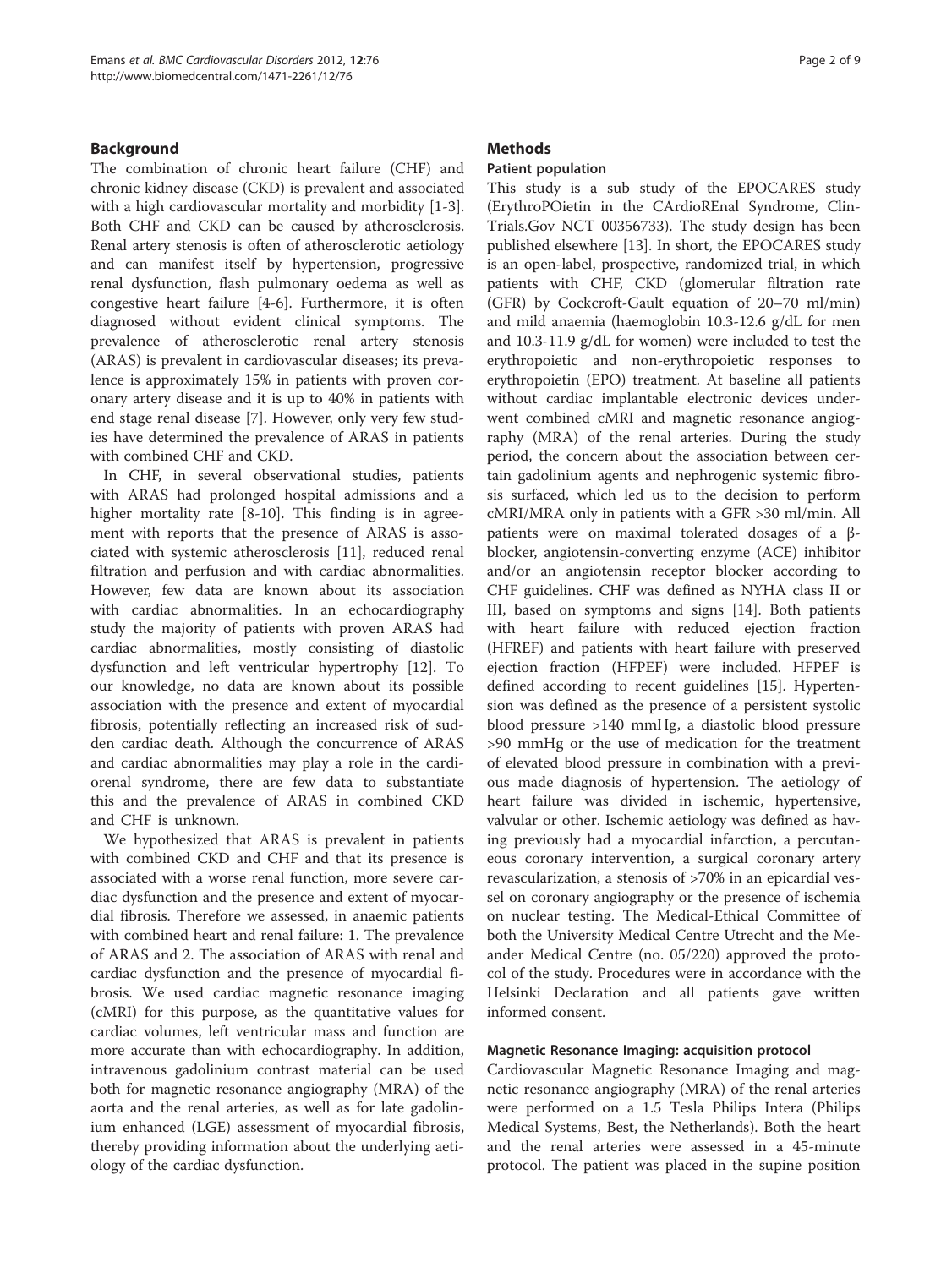with a five-channel phased array coil for the cardiac analysis and a circularly polarized spine coil in longitudinal direction over the area of the kidneys below the cardiac coil for MRA of the renal arteries.

ECG-triggered breath hold multiphase steady-state free procession (SSFP) images were acquired in the fourchamber, short-axis, and two- chamber view scans of the left ventricle. The short axis plane covered both ventricles from apex to base using 8-mm slices without interslice gap with the following scan parameters: TR/TE 4.0/ 2.0 ms, flip angle 50, FOV 350–400, matrix 256x256, voxel size 1.6x1.6x8.0 mm.

Gadolinium-based contrast (Dotarem, Geurbet, France) was administered intravenously to first obtain MRA of the renal arteries at the time of injection (first pass) and 15 minutes later delayed enhancement scans of the heart. For MRA of the renal arteries a standard breath hold 3D T1 contrast-enhanced MRA technique was used. Scan parameters: TR/TE 3.7/1.33 ms, flipangle 25, FOV 430x430x75, voxel size 0.8x0.8x1.5 mm.

For the delayed enhancement of the heart, breath hold inversion recovery T1 pulse images were acquired in four-chamber, short axis and left two-chamber view. Scan parameters: TR/TE 4.4/1.3 ms, flipangle 15, FOV 410x410x80, matrix 300x169, voxel size 1.4x1.4x5.0 mm. There were no complications related to the MRI procedures, and all patients tolerated the procedure well.

## Magnetic Resonance Imaging: analysis

The SSFP cine short axis scans were used to acquire measurements of the left ventricle end diastolic volume (EDV), end systolic volume (ESV), ejection fraction (EF) and wall mass (EasyVision release 4 cardiac package, Philips Medical Systems). Endocardial and epicardial contours were traced manually on the stack of contiguous short-axis cine-images at end-diastole. This technique has been validated, with high accuracy and reproducibility [[16](#page-8-0)]. A trained investigator (ME) performed the quantitative image analyses.

Assessment of segmental wall motion and late gadolinium enhancement (LGE) was performed by two independent investigators, blinded for clinical data (BV and YA). The left ventricle was divided in 17 segments according to standardized nomenclature [\[17](#page-8-0)] and described as either normal, hypokinetic, akinetic, dyskinetic or aneurysmatic. Enhancing areas of the myocardial wall were identified as fibrotic areas, and separated into probable previous myocardial infarctions (subendocardial to transmural location) or non-ischemic enhancing wall abnormalities (midwall or subepicardial location). To quantify the extent and/or transmurality of the scar tissue, we used the following definitions; a. spatial extent; the number of affected segments; b. transmurality; the number of affected segments with hyperenhancement score of 3 or higher and; c, the total scar score; the summed segmental scores per patient divided by 17 (reflecting the damage for each patient) [[18\]](#page-8-0). Late enhancement was estimated by using a 5-group classification according to the degree of left ventricle wall involvement with 0, absence of hyperenhancement, 1, hyperenhancement of 1% to 25% of left ventricle wall thickness; 2, hyperenhancement of 26% to 50%; 3, hyperenhancement extending from 51% to 75%; 4, hyperenhancement extending 76% to 99% and 5, hyperenhancement extending 100%.

The number of renal arteries as well as patency and presence or absence of stenosis was assessed by two independent investigators, blinded for clinical and cMRI data (JV and LM). Stenosis was graded as: no stenosis, <50% stenosis, 50-70% stenosis, 70-99% stenosis, occlusion 100% or previous stent placement. The presence of a renal artery stenosis was defined as having a stenosis >50% or previous renal revascularization, conform criteria from the Stenting in Renal dysfunction caused by atherosclerotic Renal Artery Stenosis [\[19\]](#page-8-0).

# Statistical analysis

Data are presented as medians with inter-quartile ranges (IQR) for non-normally distributed variables and means ± standard deviation (SD) for normally distributed continuous variables. Differences between groups were compared with the  $\chi^2$  test, Mann–Whitney U test or the Kruskal-Wallis one-way ANOVA when appropriate. Differences were considered significant when P < 0.05. For statistical analyses the Statistical Package for Social Sciences (IBM, Chicago, Illinois, USA) version 18 was used.

# Results

# Clinical characteristics

The original study population of the EPOCARES study comprised of 62 patients. Five patients withdrew their informed consent and one patient was excluded due to a suspected malignancy (diagnosed on routine X-ray at baseline). Of the 56 patients that eventually participated in the study, 37 patients underwent a cMRI/MRA. Nineteen patients did not undergo cMRI/MRA due to presence of cardiac implantable electronic devices  $(n = 15)$ , orthopnoea  $(n=2)$ , claustrophobia  $(n=1)$  or a  $GFR < 30$  ml/min (n = 1). These data are obtained after run in treatment with optimal medical therapy for CHF and oral iron supplementation, but before treatment with EPO. Clinical characteristics of these 37 patients are shown in Table [1.](#page-3-0) The clinical characteristics of the patients that underwent cMRI/MRA did not differ from those patients that did not undergo cMRI/MRA. Overall, patients had markedly reduced eGFR and LVEF. The majority of patients were using a renin-angiotensin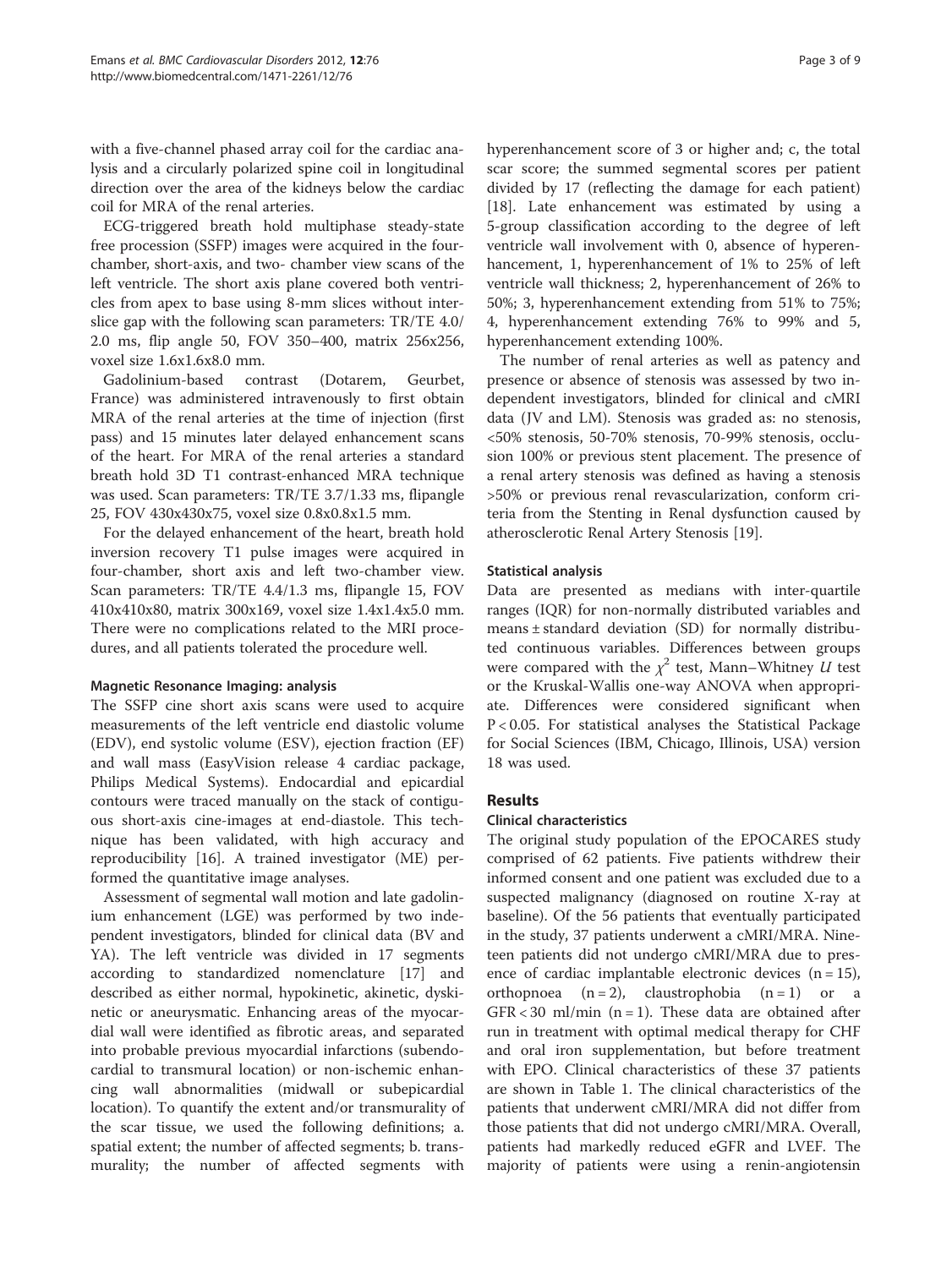| Variable                             | All patients<br>$(n = 37)$ | Atherosclerotic renal artery stenosis | p-value            |      |
|--------------------------------------|----------------------------|---------------------------------------|--------------------|------|
|                                      |                            | Present( $n = 21$ )                   | Absent( $n = 16$ ) |      |
| Age, years                           | 74 [68-80]                 | 74 [70-79]                            | 74 [60-82]         | 0.83 |
| Male sex, no. (%)                    | 23 (62.2)                  | 13 (61.9)                             | 10(62.5)           | 0.97 |
| Body mass index (kg/m2)              | $26.5 \pm 4.2$             | $26.3 \pm 3.5$                        | $26.8 \pm 5.1$     | 0.84 |
| Creatinine, umol/L                   | $190 \pm 81$               | $204 \pm 83$                          | $172 \pm 77$       | 0.19 |
| Cockcroft Gault (ml/min)             | $37.4 \pm 15.6$            | $33.1 \pm 12.3$                       | $42.9 \pm 18.1$    | 0.07 |
| Haemoglobin (g/dL)                   | $11.7 \pm 0.82$            | $11.7 \pm 0.81$                       | $11.7 \pm 0.86$    | 0.58 |
| CRP (mg/L)                           | $5$ [1.0-10.5]             | $5[1.5-9.5]$                          | 4.5 [1.0-11.3]     | 0.95 |
| hsCRP (mg/L)                         | 4.0 [1.3-9.9]              | $3.8$ [1.3-8.3]                       | 5.8 [0.7-10.4]     | 0.89 |
| NTproBNP (pg/mL)                     | 1400 [621-2499]            | 1680 [653-2229]                       | 1360 [503-2853]    | 0.71 |
| Micro albuminuria (mg/24 h)          | 21.0 [10.3-218.0]          | 41.5 [14.5-230.0]                     | 12.5 [8.5-93.8]    | 0.25 |
| SBP, mmHq                            | $145 \pm 21.8$             | $150 \pm 21.6$                        | $138 \pm 20.9$     | 0.12 |
| DBP, mmHq                            | $75 \pm 11.5$              | $76 \pm 13.2$                         | $72 \pm 8.6$       | 0.23 |
| 24-h SBP, mmHg                       | $127 \pm 15.3$             | $126 \pm 13.1$                        | $128 \pm 18.3$     | 0.73 |
| 24-h DBP, mmHq                       | $66 \pm 8.2$               | $66 \pm 8.3$                          | $66 \pm 8.3$       | 1.00 |
| No. of antihypertensive drugs        | 3.5 [3.0-4.0]              | 3.3 [3.0-4.0]                         | 3.8 [2.3-5.0]      | 0.37 |
| RAS inhibitor                        |                            |                                       |                    |      |
| n(%)                                 | 36 (97.3)                  | 21 (100.0)                            | 15 (93.8)          | 0.25 |
| % of recommended dose/day            | 50 [38-100]                | 50 [50-100]                           | 75 [25-138]        | 0.80 |
| $\beta$ -blocker use, no. $(\%)$     | 30 (81.1)                  | 16 (76.2)                             | 14 (87.5)          | 0.38 |
| Diuretic use, no. (%)                | 29 (78.4)                  | 16 (76.2)                             | 13 (81.3)          | 0.71 |
| Loop diuretic, no. (%)               | 24 (64.9)                  | 12 (57.0)                             | 12 (75.0)          | 0.26 |
| Loop diuretic, dose/day*             | 40 [0-80]                  | 40 [0-40]                             | 40 [20-110]        | 0.17 |
| Aldosterone antagonist, no. (%)      | 5(13.5)                    | 3(23.8)                               | 2(12.5)            | 0.42 |
| Statin use, no. (%)                  | 28 (75.7)                  | 15(71.4)                              | 13 (81.3)          | 0.49 |
| Diabetes, no. (%)                    | 14 (37.8)                  | 5(23.8)                               | 9(56.3)            | 0.04 |
| Hypertension, no. (%)                | 29 (78.4)                  | 18 (85.7)                             | 11(68.8)           | 0.21 |
| Smoking history, no. (%)             | 24 (64.9)                  | 15 (71.4)                             | 9(56.3)            | 0.38 |
| Pack years                           | $16.4 [0-31]$              | 16.4 [0-33]                           | $11.5 [0 - 30]$    | 0.34 |
| Cerebrovascular disease, no. (%)     | 7(18.9)                    | 6(28.6)                               | 1(6.3)             | 0.11 |
| Peripheral arterial disease, no. (%) | 14 (37.8)                  | 11(52.4)                              | 3(18.8)            | 0.05 |
| Kidney length (cm) $(n = 34)$        | $10.9 \pm 4.7$             | $10.3 \pm 2.2$                        | $11.5 \pm 6.5$     | 0.85 |
| Aetiology of heart failure:          |                            |                                       |                    | 0.58 |
| Ischemic, no. (%)                    | 22 (59.5)                  | 13 (61.9)                             | 9(56.3)            |      |
| Hypertensive, no. (%)                | 5(13.5)                    | 3(14.3)                               | 2(12.5)            |      |
| Valvular, no. (%)                    | 4(10.8)                    | 3(14.3)                               | 1(6.3)             |      |
| Other, no. (%)                       | 6(16.2)                    | 2(9.5)                                | 4(25.0)            |      |
| NYHA class                           |                            |                                       |                    | 0.21 |
| II, no. (%)                          | 27 (73.0)                  | 17 (80.9)                             | 10(62.5)           |      |
| III/IV, no. (%)                      | 10 (27.0)                  | 4 (19.0)                              | 6(37.5)            |      |

<span id="page-3-0"></span>Table 1 Clinical characteristics of patients with combined chronic heart failure and chronic kidney disease that underwent MR study

Mean ± standard deviation or median [interquartile range] is shown.

Abbreviations; CRP, C-reactive protein; hsCRP, high sensitive CRP; NTproBNP, N-terminal pro-brain natriuretic peptide; SBP, systolic blood pressure; DBP, diastolic blood pressure; RAS inhibitor, renin-angiotensin-system inhibitor; NYHA, New York Heart Association class for heart failure.

• Loop diuretic dose/day of furosemide, bumetanide was converted to 1 mg bumetanide = 40 mg furosemide.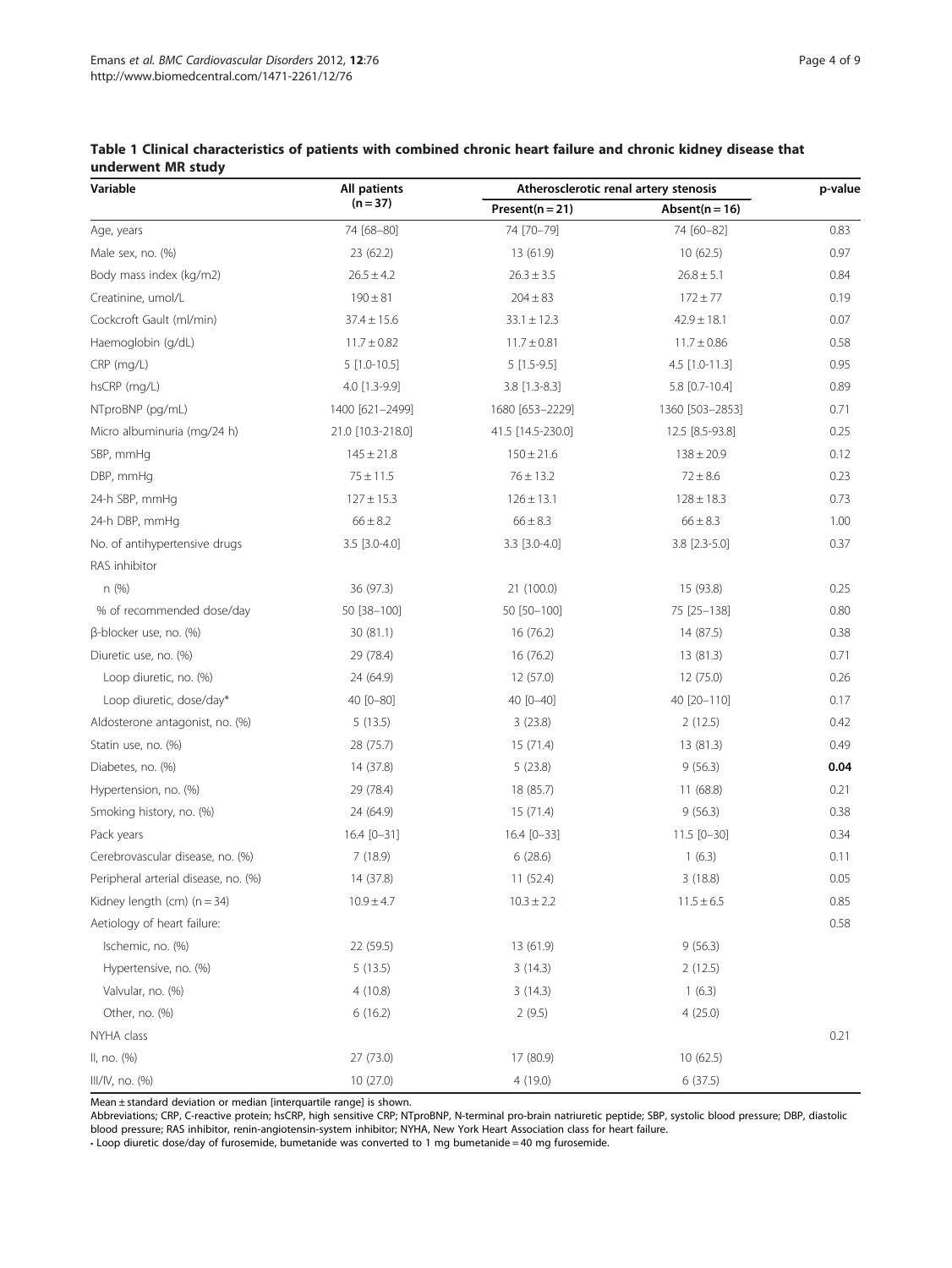<span id="page-4-0"></span>blocker and a beta-blocker. A substantial fraction had hypertension and/or diabetes mellitus.

## Renal artery stenosis

Of the 37 patients that underwent cMRI/MRA, 21 patients (56.8%) had a renal artery stenosis defined as >50% stenosis. A more severe stenosis, defined as >70%, was present in 8 (21.6%) patients. A bilateral ARAS (>50%) was present in 7 (18.9%) patients. All stenosis were of atherosclerotic origin. One patient (2.7%) was previously treated bilaterally by angioplasty with stent placement. Baseline demographic, clinical and laboratory characteristics of the patients, divided up by the presence or absence of ARAS, defined as >50% stenosis, are provided in Table [1.](#page-3-0) There were no differences in age, sex, smoking, the amount of pack years, and the aetiology and severity of heart failure (NYHA class and NTproBNP levels) between patients with ARAS versus those without ARAS. Although there seems to be a tendency for a higher systolic blood pressure based on the office measurements, there is no statistically significant difference in the averaged 24-hour ambulatory blood pressure measurements. The number of antihypertensive drugs in patients with and without ARAS did not differ. Diabetes mellitus was significantly more prevalent in patients without ARAS (Figure 1). We did not find a



significant difference in renal function when patients with and without ARAS were compared. Nonetheless, the renal function did significantly decline as the severity of ARAS increased, (ANOVA;  $p = 0.03$ ); patients with a unilateral ARAS of >70% or with bilateral ARAS had a lower GFR (Table [2](#page-5-0) and Figure [2\)](#page-5-0). However, there were no other differences in clinical profile between patients with a moderate ARAS (>50%, less than 70% stenosis) versus those with a more severe ARAS (>70% stenosis) (data not shown). The doses/day for RAS inhibition and loop diuretics were not different between patients with and without ARAS. There were also no apparent differences in medication profile between patients with more or less severe ARAS.

#### Cardiac magnetic resonance imaging

Data regarding cMRI are shown in Table [3](#page-6-0). Although the average LVEF by cMRI was 43.3% in the study population, 8 patients (21.6%) had an LVEF >50%, underlining the fact that many patients with combined CHF and CKD have HFPEF. There were no differences between patients with versus those without ARAS regarding LVEF, left ventricular volume or the left ventricular mass index. LGE was present in 27 of the 37 patients (73%). In 24 of these 27 patients the LGE was subendocardial or transmural, determined as ischemic LGE. Nonischemic LGE (midwall or subepicardial) was present in 6 patients; 4 patients had hypertensive heart failure, 1 patient had severe valvular disease and 1 patient had previously had a myocarditis. In 2 of the 4 patients with hypertensive heart failure, there was both midwall and subendocardial LGE present, as was the case in the patient with myocarditis. Based on baseline clinical data, only 22 of the 24 patients with ischemic LGE were known with CHF with ischemic aetiology. There was no difference in the presence and the extent of LGE in patients with ARAS when compared to those without ARAS (Table [3\)](#page-6-0). Nor was there a difference between the two groups regarding the presence and the extent of ischemic LGE versus non-ischemic LGE.

## **Discussion**

Our study shows a high prevalence (56.8%) of atherosclerotic renal artery stenosis (ARAS) in patients with combined heart and renal failure, defined as having a stenosis >50%. When taken a stricter cut-point (> 70% stenosis) the prevalence of ARAS was still as high as 21.8% in this population. The presence of ARAS was not associated with the extent in abnormalities in left ventricular function or myocardial fibrosis based on cardiac MRI findings with late gadolinium enhancement (LGE), when compared to patients with combined CHF/CKD without ARAS. Neither did we observe a difference in the presence of an ischemic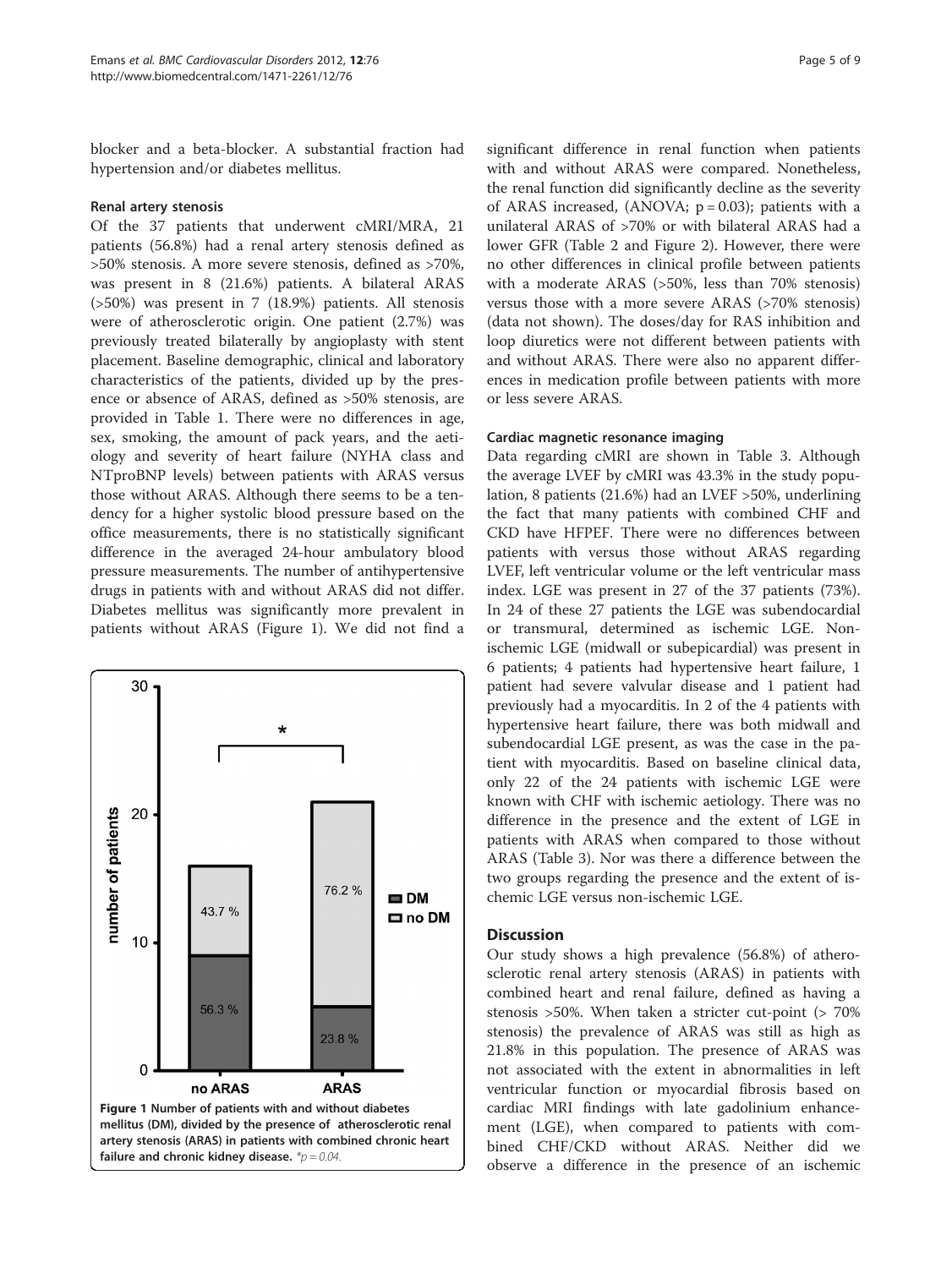|                             | No stenosis<br>$(n = 16)$ | Unilateral stenosis<br>50-70% ( $n = 5$ ) | Unilateral stenosis<br>$>70\%$ (n = 8) | <b>Bilateral stenosis</b><br>>50% or previous<br>bilateral PTA $(n = 8)$ | p-value |
|-----------------------------|---------------------------|-------------------------------------------|----------------------------------------|--------------------------------------------------------------------------|---------|
| Cockcroft Gault (ml/min)    | $42.9 + 18.1$             | $46.4 + 10.2$                             | $30.1 \pm 11.3$                        | $77.9 + 8.9$                                                             | 0.01    |
| RAS inhibitor:              |                           |                                           |                                        |                                                                          |         |
| No. (%)                     | 15 (94)                   | 5(100)                                    | 8(100)                                 | 8(100)                                                                   | 0.72    |
| % of recommended dosage/day | 75 [25-138]               | 50 [38-125]                               | 58 [31-100]                            | 50 [50-100]                                                              | 0.99    |
| diuretic use, no. (%)       | 13 (81)                   | 3(60)                                     | 7(88)                                  | 6(75)                                                                    | 0.68    |
| Loop diuretic, dosage/day   | 40 [20-110]               | 40 [0-120]                                | 40 [10-40]                             | $10$ $[10 - 70]$                                                         | 0.43    |

<span id="page-5-0"></span>Table 2 Clinical variables of patients with combined chronic heart failure and chronic kidney disease, according to severity of atherosclerotic renal artery stenosis by magnetic resonance angiography

Mean ± standard deviation or median [interquartile range] is shown.

Abbreviations: RAS inhibitor, renin-angiotensin-system inhibitor.

\* loop diuretic dose/day of furosemide, bumetanide was converted to 1 mg bumetanide = 40 mg furosemide.

pattern of LGE. Furthermore; we found a weak association between eGFR and the severity of ARAS and observed a negative association between diabetes mellitus and ARAS. This could indicate that our small cohort may consist of two different groups of cardiorenal patients: non-diabetic patients in which ARAS is highly prevalent and diabetic patients with a much lower ARAS prevalence.

ARAS is very common in patients with manifestations of non-renal atherosclerosis, particularly in patients with peripheral arterial and aortic disease. A recent literature review found a pooled prevalence of 25.3% in patients with peripheral arterial disease and 33.1% in patients with aortic aneurysm [[7\]](#page-8-0). Only few, small, studies determined the prevalence of ARAS in patients with CHF. McDowall et al. reported a prevalence of 34% of ARAS in patients with CHF and deSilva et al. found a prevalence of up to 54% [\[9,20](#page-8-0)]. In both studies, ARAS was defined as a stenosis of >50% by magnetic resonance angiography (MRA). About the prevalence of ARAS in combined CHF/CKD, even fewer studies are published. DeSilva et al. reported a prevalence of 68% in 97 patients with CHF that had renal dysfunction. The study by deSilva et al. included only patients with HFREF. However, HFPEF is known to have a similar poor prognosis as HFREF and to be more prevalent in older patients and in patients with diabetes and/or hypertension [[21,22\]](#page-8-0). Our study included an ambulant stable outpatient clinic patient population with combined chronic heart failure and chronic kidney disease and mild anaemia. We included patients both with HFREF and HFPEF, treated with renin angiotensin (RAS) inhibitors

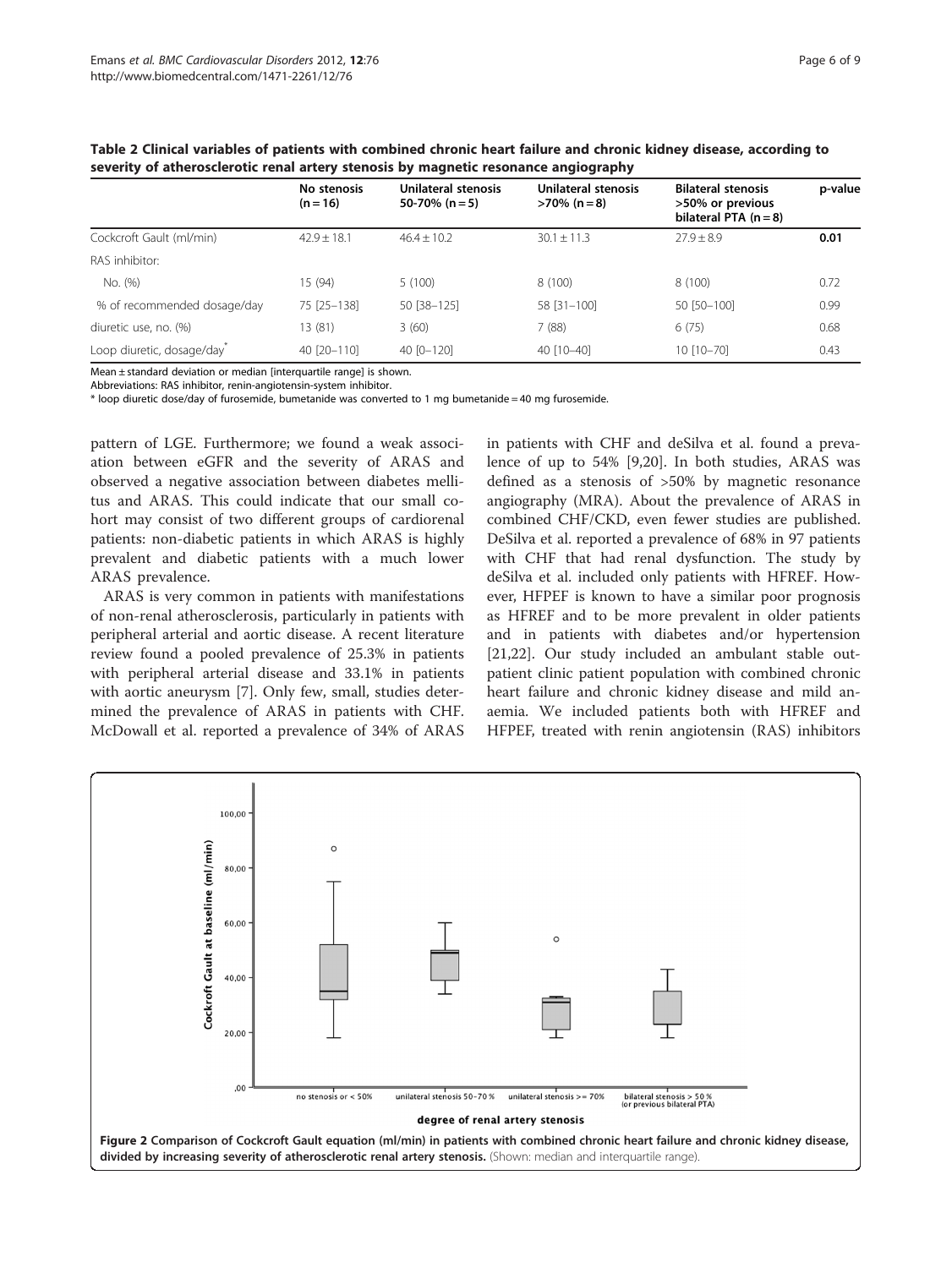| Cardiac MRI parameter       | All patients           | Atherosclerotic renal artery stenosis | p-value                |      |
|-----------------------------|------------------------|---------------------------------------|------------------------|------|
|                             | $(n=37)$               | $Present(n = 21)$                     | Absent( $n = 16$ )     |      |
| LVEF (%)                    | $43.3 \pm 11.2$        | $46.1 \pm 9.1$                        | $40.2 \pm 12.7$        | 0.15 |
| LVESV (ml)                  | 101 [81.8 -127.9]      | $96$ [81.7 - 114.4]                   | $115$ [81.4 - 177.0]   | 0.19 |
| LVEDV (ml)                  | 186 [153.8 - 206.2]    | 173 [156.4 - 202.3]                   | 197 [138.5 - 279.0]    | 0.60 |
| LV mass index (g/m2)        | 49 [43.0 - 59.7]       | 46 [43.2 - 53.3]                      | $60$ [41.7 - 69.0]     | 0.11 |
| Cardiac output (I/min)      | $5.4 \pm 1.85$         | $5.3 \pm 1.16$                        | $5.5 \pm 2.44$         | 0.72 |
| Cardiac index (I/min/m2)    | $2.7 \pm 0.75$         | $2.7 \pm 0.62$                        | $2.6 \pm 0.90$         | 0.65 |
| Late gadolinium enhancement |                        |                                       |                        |      |
| Spatial extent              | $3.5$ $[1.0 - 6.0]$    | $4.0$ [0.5 - 6.0]                     | $3.0$ $[2.0 - 6.5]$    | 0.65 |
| Transmurality               | $2.0$ [0-4.0]          | $2.0$ $[0.0 - 4.0]$                   | $2.0$ $[0.0 - 4.5]$    | 0.89 |
| Total scar score            | $0.56$ $[0.12 - 0.99]$ | $0.71$ $[0.09 - 1.03]$                | $0.35$ $[0.18 - 0.88]$ | 0.80 |

<span id="page-6-0"></span>Table 3 Cardiac magnetic resonance imaging findings in patients with combined chronic heart failure and chronic kidney disease

Mean ± standard deviation or median [interquartile range] is shown.

Abbreviations; LVEF, left ventricular ejection fraction; LVESV, left ventricular end systolic volume; LVEDV, left ventricular diastolic volume; LV mass, left ventricular mass.

and β- blockers according to present guidelines. In this cohort we demonstrate a high prevalence of ARAS (56.8%). A more severe degree of ARAS, defined as a unilateral stenosis of >70% and/or bilateral stenosis >50% was found in 43.2% of the patients. These results are similar to those of deSilva et al., confirming this high prevalence of ARAS in combined CHF/CKD in patients with both HFREF and HFPEF.

According to the present American Heart Association guidelines for the management of patients with peripheral arterial disease, the indication for percutaneous renal revascularization with stent placement (PTA) of ARAS is limited to "flash pulmonary oedema, recurrent episodes of unexplained congestive heart failure or unstable angina" [\[23](#page-8-0)]. There is debate however whether PTA could benefit CHF patients with ARAS. In patients with stable CKD and/or hypertension it has been reported several times that PTA does not affect renal function [\[5](#page-7-0)[,19,24](#page-8-0)]. On the other hand, a small retrospective study showed that in patients referred for renal revascularization close to one-third had CHF (mainly HFPEF) and that revascularization was associated with better control of heart failure [\[25](#page-8-0)]. The results of the sub analysis of the Angioplasty for Renal Artery Lesions (ASTRAL) study of a predefined group of patients with CKD and reduced ejection fraction are not yet available.

Nonetheless, diagnosing ARAS can be important for more reasons than to find patients suitable for PTA. One could interpret the presence of ARAS as a marker of "atherosclerotic burden" associated with a high risk of cardiovascular events, which would warrant more aggressive medical therapy [[8\]](#page-8-0). Indeed, in a follow up study of elderly people with ARAS, the annual incidence of coronary events, heart failure and death were as high as 30%, 19% and 17% respectively [\[26](#page-8-0)]. A recent retrospective study in elderly patients with ARAS presented a very high morbidity and mortality (49% suffered a primary event and 37% died during median follow-up of 3.3 years), which was negatively associated with the use of statins.

In addition to determining the prevalence of ARAS in patients with both CHF and CKD, we determined whether there is an association between left ventricular structure and function and the presence of ARAS. Although one could hypothesize that ARAS would be associated more often, and to a greater extent, with cardiac abnormalities, such as left ventricular hypertrophy, we found no differences in left ventricular mass index, left ventricular volumes and LVEF in patients with and without ARAS. We also hypothesized that the existence of ARAS represents an "atherosclerotic burden", representing one of the mechanisms of combined CHF/CKD. However, we found no difference in the presence of ischemic aetiology of CHF. Moreover, we could not demonstrate a difference in the presence, the location and the extent of fibrosis, as depicted by LGE. The study by Wright et al. showed more diastolic dysfunction and left ventricular hypertrophy in patients with ARAS when compared with a matched control group with similar renal dysfunction [\[12\]](#page-8-0). In contrast, our study only included patients with known CHF and CKD. In those patients with combined CHF and CKD, the presence of ARAS was not associated with a more severely impaired cardiac function, more severe left ventricular hypertrophy or the presence of fibrosis.

Coincidentally we found a negative association between diabetes and ARAS; the patients with combined CHF/CKD without ARAS were markedly more likely to have diabetes mellitus than those patients with ARAS (Figure [1\)](#page-4-0). Some studies identified diabetes mellitus as a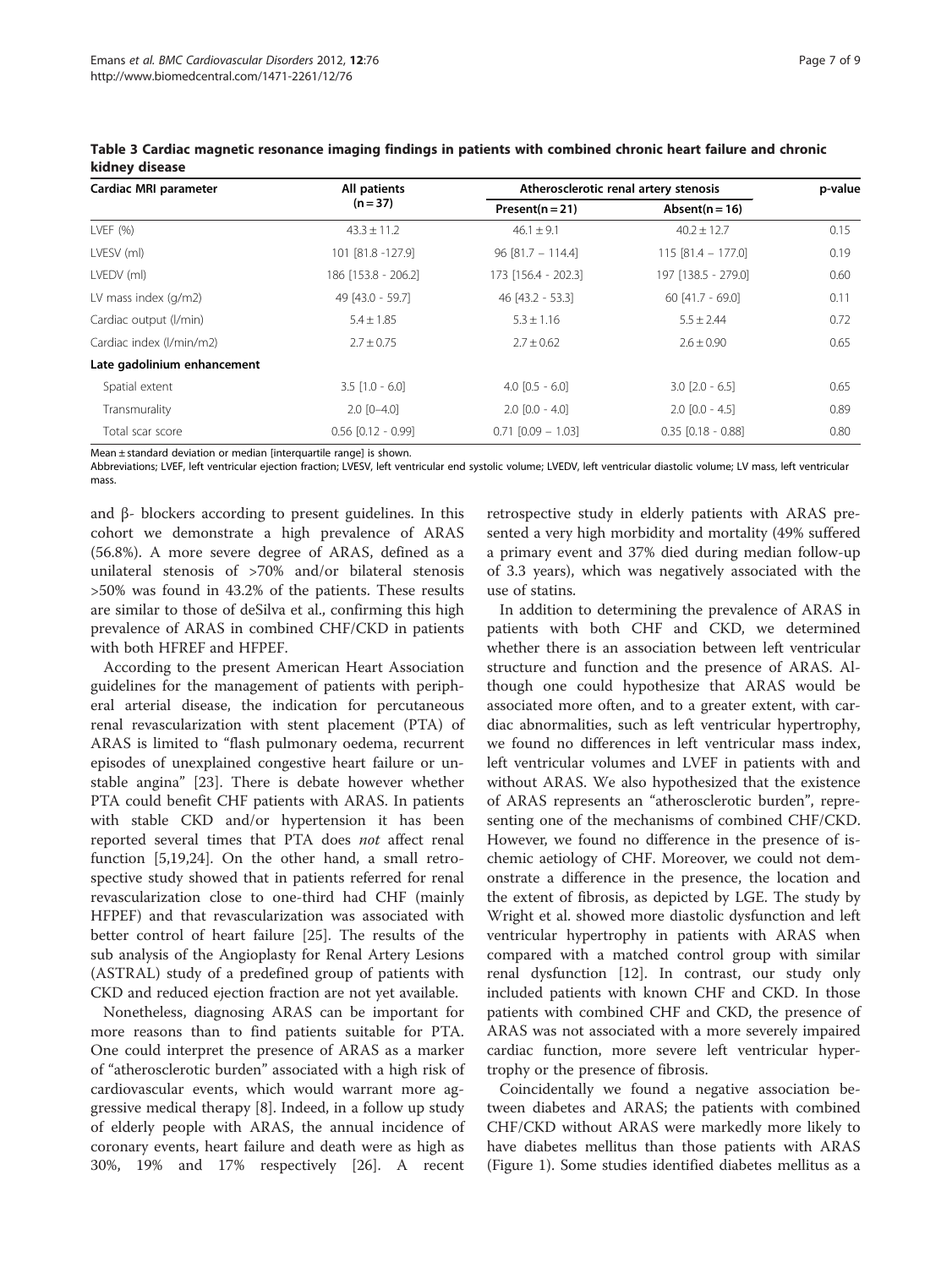<span id="page-7-0"></span>predictor for ARAS [[27\]](#page-8-0), whereas others showed that diabetes mellitus was not associated with ARAS [\[28,29](#page-8-0)]. The negative association between diabetes and ARAS may point to a mechanistic difference in the pathophysiology of combined CHF/CKD in patients with and without diabetes. However, alternatively, the difference may result from survival bias.

A point of debate is the definition of ARAS, since no uniform definition exists. Previously, most studies defined ARAS as >50% stenosis [[19,24](#page-8-0),[30](#page-8-0)-[32\]](#page-8-0). Indeed, the American Heart Association Guidelines [[23](#page-8-0)] are based on studies using this definition. However, more recent guidelines from the European Society of Cardiology define ARAS as having a stenosis >60% [\[33](#page-8-0)], based on the fact that MRA (and CT angiography) tend to overestimate the degree of stenosis. More recent PTA studies often combine this definition with additional haemodynamic measurements, e.g. a systolic pressure gradient [[34\]](#page-8-0), measurement of the fractional flow reserve [\[35\]](#page-8-0) or use a more strict cut-point of >70%. In this study we used the definition of ARAS as defined >50%, in accordance with the STAR study [[19\]](#page-8-0). However, if we also apply the more stringent definition of >70% stenosis we still find a prevalence of 21.8% of ARAS. Except for a significant decline in renal function in patients with a more severe ARAS versus a moderate ARAS, we found no other differences in clinical profile between a moderate or severe ARAS.

Some limitations of this study need to be acknowledged. The small study population, due to the complexity of the study design, consists of a selected group of stable ambulant patients, almost all using RAS inhibitors which, in addition to the exclusion of uncontrolled hypertension and patients with flash pulmonary oedema, may have led to underestimation of the prevalence of ARAS in CRS. However, despite this small study population, we believe that these data are valuable and robust, due to a paucity of data in the present literature about this subject and the reliable assessment with cardiac MRI. Furthermore, the data are baseline data from a randomized intervention study, which precludes spontaneous follow-up.

# Conclusion

In conclusion, ARAS is prevalent in patients with combined CHF and CKD and its presence does not correlate with worse left ventricular function, left ventricular volumes, mass, nor myocardial fibrosis as assessed by MRI. However, the severity of ARAS is weakly associated with renal dysfunction and ARAS is remarkably negatively associated with diabetes mellitus in this cohort. Further research is needed to investigate its role in the pathophysiology of combined chronic heart failure and chronic kidney disease and subsequent therapeutic consequences.

#### Abbreviations

CKD: Chronic kidney disease; CHF: Chronic heart failure; ARAS: Atherosclerotic renal artery stenosis; cMRI/MRA: Combined cardiac magnetic resonance imaging with magnetic resonance angiography of renal arteries; NTproBNP: N-terminal pro brain natriuretic peptide; LGE: Late gadolinium enhancement; LVEF: Left ventricular ejection fraction.

#### Competing interests

The authors declare that they have no (financial or non-financial) competing interests.

#### Authors' contributions

CG, BB and KvP initiated this study. ME helped in the study design, wrote the manuscript, together with CG and BB, participated in the recruitment of patients and collection of data, together with KvP, did the statistical analyses with HH and analysed the imaging data. MJ, BK and YA analysed the cardiac data. JV and LM interpreted the MRA of the renal arteries. PD contributed to the study design and the discussion. All authors read and approved the final version of the manuscript.

#### Funding

This investigator-initiated study was supported by the Netherlands Heart Foundation (grant number 2005B192) and by an unrestricted grant from Roche Pharmaceuticals, the Netherlands. A Heart and Stroke Foundation of Canada New Investigator award supports Branko Braam. This is an investigator-initiated study and no changes to the study protocol were made upon request of Roche, neither did Roche have insight in the data.

#### Acknowledgements

We would like to thank Mrs. A. Diepenbroek for the excellent patient care assistance and data collection. Branko Braam is a Heart and Stroke Foundation of Canada New Investigator.

#### Author details

<sup>1</sup>Department of Cardiology, UMC Utrecht, the Netherlands. <sup>2</sup>Department of Nephrology, Leiden University Medical Centre, Leiden, the Netherlands. <sup>3</sup>Department of Radiology, UMC Utrecht, the Netherlands. <sup>4</sup>Department of Radiology, Meander MC Amersfoort, the Netherlands. <sup>5</sup>Department of medicine, division of Nephrology and Immunology and department of Physiology, University of Alberta, Edmonton, Canada. <sup>6</sup>Department of Cardiology, UMC Groningen, University of Groningen, UMC Groningen, the Netherlands. <sup>7</sup>Department of Cardiology, Rijnstate Hospital, Arnhem, the Netherlands. <sup>8</sup>Department of Internal Medicine, Meander MC Amersfoort, the Netherlands. <sup>9</sup>Department of Nephrology, VU University Medical Centre, Amsterdam, the Netherlands.

#### Received: 23 April 2012 Accepted: 4 September 2012 Published: 18 September 2012

#### References

- 1. Bongartz LG: The severe cardiorenal syndrome: 'Guyton revisited'. Eur Heart J 2004, 26(1):11-17.
- 2. Damman K, Navis G, Voors AA, Asselbergs FW, Smilde TD, Cleland JG, van Veldhuisen DJ, Hillege HL: Worsening renal function and prognosis in heart failure: systematic review and meta-analysis. J Card Fail 2007, 13 (8):599–608.
- 3. McAlister FA, Ezekowitz J, Tonelli M, Armstrong PW: Renal insufficiency and heart failure: prognostic and therapeutic implications from a prospective cohort study. Circulation 2004, 109(8):1004–1009.
- 4. Safian RD, Textor SC: Renal-artery stenosis. N Engl J Med 2001, 344 (6):431–442.
- 5. Burket MW, Cooper CJ, Kennedy DJ, Brewster PS, Ansel GM, Moore JA, Venkatesan J, Henrich WL: Renal artery angioplasty and stent placement: predictors of a favorable outcome. Am Heart J 2000, 139(1 Pt 1):64–71.
- 6. Shetty R, Amin MS, Jovin IS: Atherosclerotic renal artery stenosis: current therapy and future developments. Am Heart J 2009, 158(2):154-162.